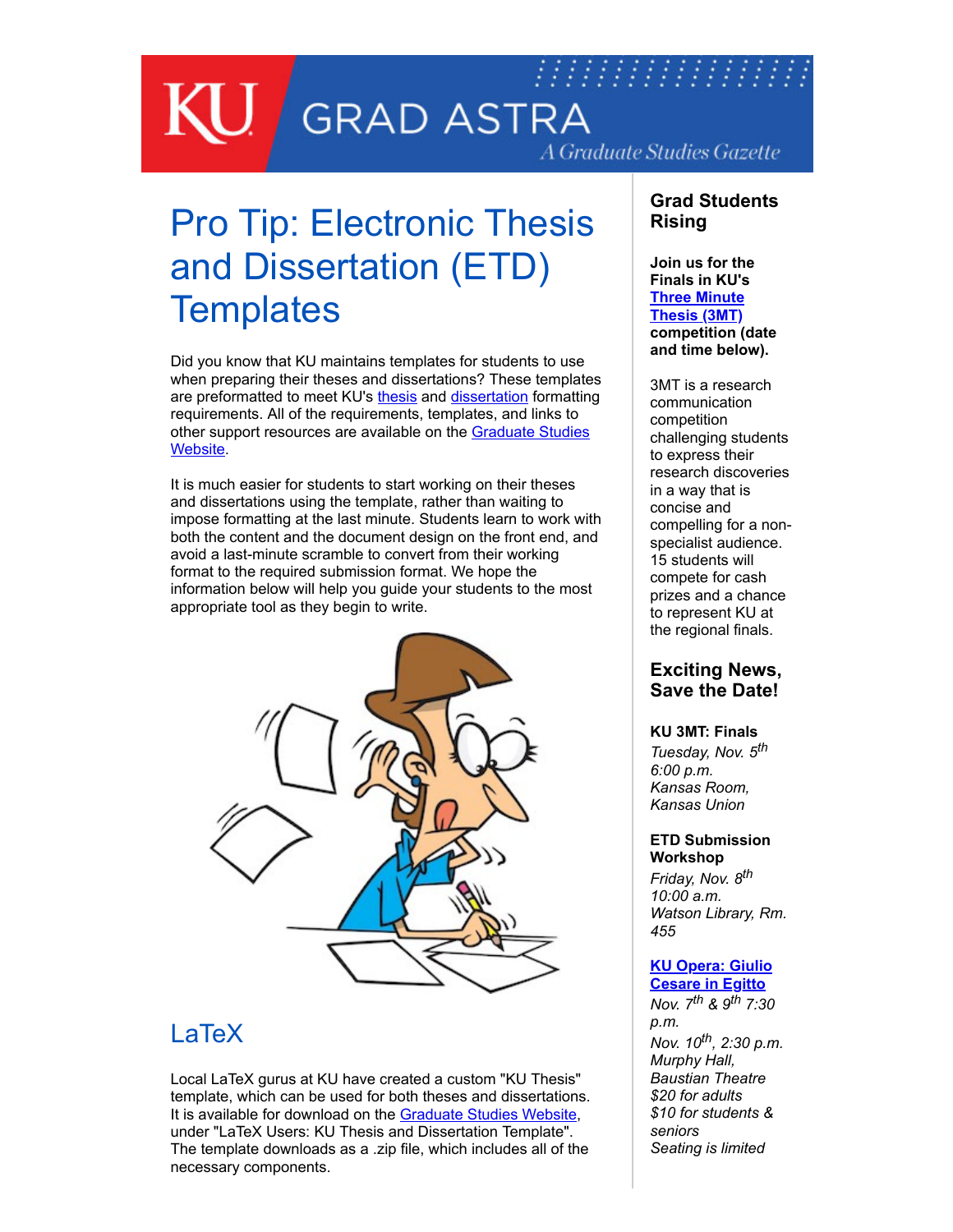[The LaTeX Project](https://www.latex-project.org/about/) describes LaTeX as "a documentpreparation system for high-quality typesetting [which] encourages authors not to worry too much about the appearance of the documents but to concentrate on getting the right content.... LaTeX is based on the idea that it is better to leave document design to document designers, and to let authors get on with writing documents." LaTeX is a free, opensource software, and LaTeX users at KU have the advantage of a template that delivers a carefully designed and KU-specific thesis or dissertation "out of the box". All a student needs to do is plug their content into the template. All of the formatting instructions are pre-programmed to meet submission requirements.

## Microsoft Word

The [KU Libraries maintain extensive LibGuides](https://guides.lib.ku.edu/etdZ) to assist users in formatting their theses and dissertations in Microsoft Word. There are also templates available on that page under "Practice Documents for ETD Workshop". In addition to these extensive online help guides, Paul Thomas, a KU Libraries associate, runs regular workshops to assist students with setting up the document design and formatting. The [next workshop](http://writing.ku.edu/write-in) is November 9<sup>th</sup> at 12 p.m. in Watson Library. Interested participants can [register here](http://writing.ku.edu/lawrence-write-in).

# Quick Tips

## GradFac Nominations

Thank you for all your help and engagement in getting up to speed with the new GradFac policy and process that rolled out over the summer. Hopefully, the following quick tips will help to ensure we all get these through the approval process as efficiently as possible.

- Please ensure all CVs attached to a GradFac noination, whether a new member or a renewal, are recent and fully updated. Sometimes, we find newly-hired faculty come through the system with a CV that hasn't yet been updated to show their KU appointment. We also see renewal applications with CVsdownloaded from online sources, which are out of date. For speedy approval, CVs must be current.
- Please keep in mind that the Executive Council of Graduate Faculty (EC) reviews all graduate faculty appointments. They meet approximately once a month. To be included in the EC agenda, GradFac nominations must be submitted by 8:00 a.m. Friday, one week before EC meets. You can find the schedule of EC meetings on the [Graduate Studies website.](https://graduate.ku.edu/executive-council-graduate-faculty)
- Please check all privileges that a nominee should hold in the future. If you are increasing someone's privileges, please check the box for all privileges they already hold, as well as the new one(s). This makes it easier for EC to review the graduate faculty member's responsibilities as a whole and it helps keep our records cleaner.

#### **[ETD Formatting in](http://writing.ku.edu/write-in) MS Word**

*Nov. 9th 12:00 p.m. Watson Library Register at the link above*